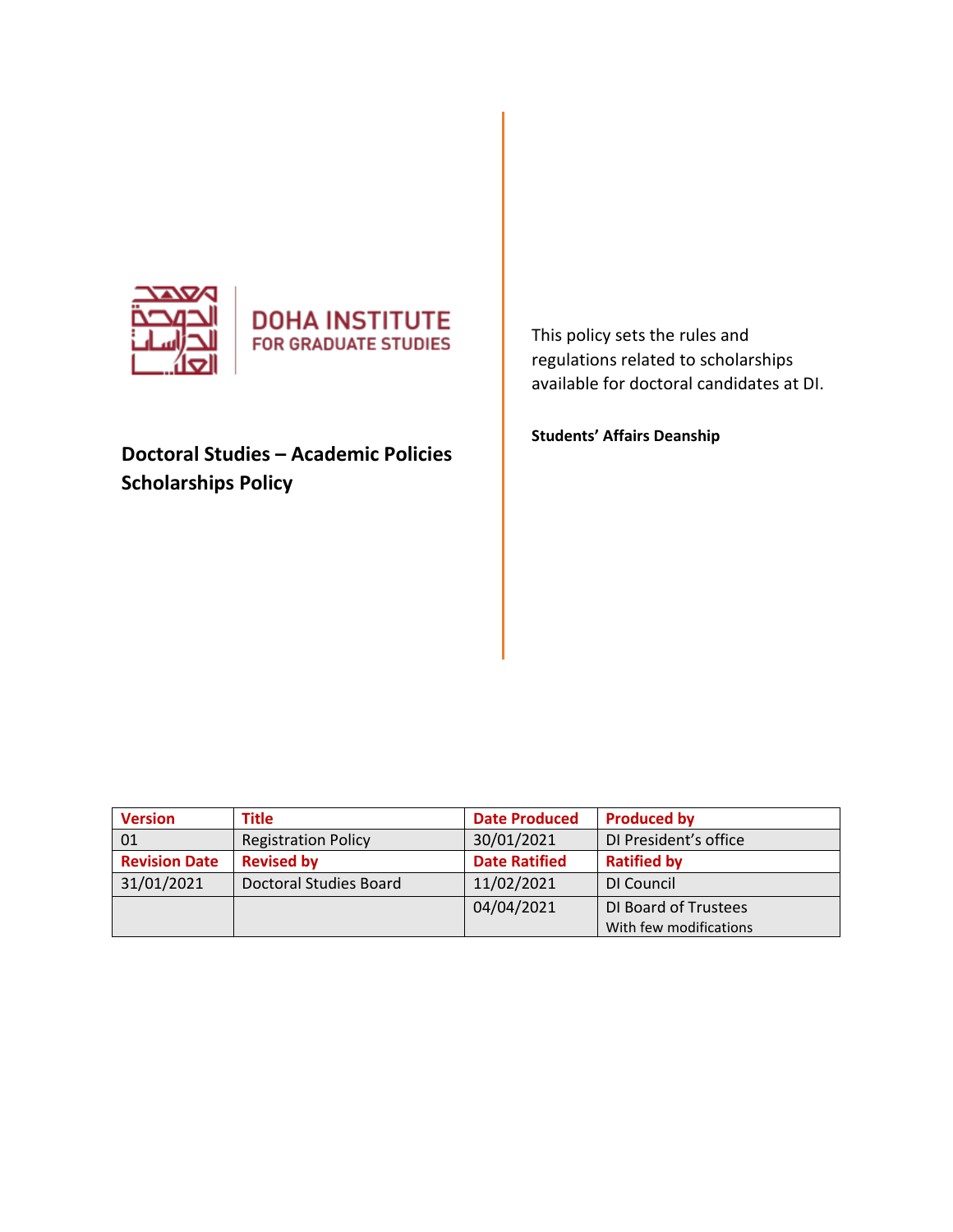## **Doctoral Studies – Academic Policies Scholarships Policy**

#### **Introduction:**

This policy sets the rules and regulations related to scholarships available for doctoral candidates at DI. And sets the requirements to receive them.

#### **Scholarship:**

What is meant by the scholarship in this policy is the funding obtained by student in various forms. It usually includes coverage of tuition and housing fees at the Institute, in addition to fees for some other academic services, and it also includes all the financial allocations that the student benefits from while working on the Dissertation.

#### **General Conditions:**

- 1) Students who have previously benefited from the same scholarships shall not benefit from the scholarships offered by the Institute, whether they obtained the degree or not.
- 2) A student shall not combine the Institute's scholarship and any other scholarship, whatever its source, except with the prior approval of the Doctoral Studies. Board
- 3) Students who have obtained a full scholarship must commit, in return, to working for the Institute in the fields of research, teaching and any other fields that are required of them, for not less than ten hours per week during the semester. The working hours of the partial grantees are determined in proportion to the value of the scholarship, on condition that it does not exceed 15 hours per week.
- 4) In consultation with the programs and colleges, the Doctoral Studies Board determines the required fields of work. To continue to benefit from the Institute's scholarships, the obligations specified above must be fulfilled.

#### **Scholarships Granting:**

Scholarship applications are examined by the Board of Doctoral Studies.

#### **Types of scholarships:**

The scholarships available for doctoral studies students are summarized as follows:

- 1) The scholarship of the first phase of Doctoral Studies; This scholarship is granted according to eligibility, and based on the criteria set forth below.
- 2) The scholarship of the second phase, which is a full-time reading of the prospectus. Obtaining it is linked to achieving a GPA of no less than 3.5 in the courses of the first phase.
- 3) Scholarship of the third phase, which is to prepare for the dissertation. Obtaining it is linked to passing the comprehensive examination.